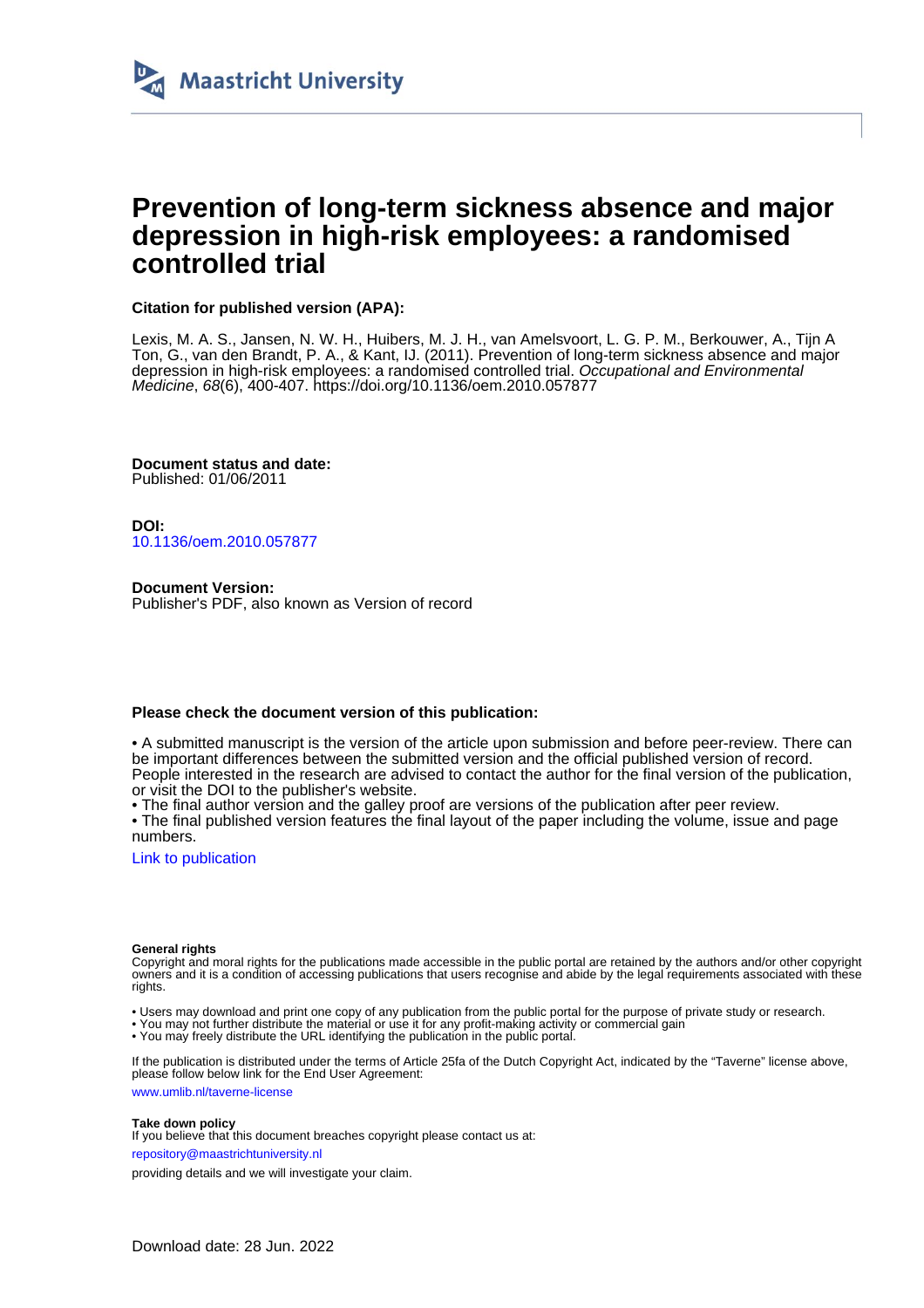# Prevention of long-term sickness absence and major depression in high-risk employees: a randomised controlled trial

Monique A S Lexis,<sup>1</sup> Nicole W H Jansen,<sup>1</sup> Marcus J H Huibers,<sup>2</sup> Ludovic G P M van Amelsvoort,<sup>1</sup> Ate Berkouwer,<sup>3</sup> Gladys Tjin A Ton,<sup>3</sup> Piet A van den Brandt.<sup>1</sup> IJmert Kant<sup>1</sup>

# ABSTRACT

1 CAPHRI School for Public Health and Primary Care, Department of Epidemiology, Faculty of Health, Medicine and Life Sciences, Maastricht University, Maastricht, The **Netherlands** <sup>2</sup>Department of Clinical Psychological Science, Faculty of Psychology, Maastricht University, Maastricht, The **Netherlands** <sup>3</sup>Occupational Health Services 'Beter' (ABN AMRO Arbo Services BV), Amsterdam, The **Netherlands** 

#### Correspondence to

Miss Monique Lexis, CAPHRI School for Public Health and Primary Care, Maastricht University, Department of Epidemiology, PO Box 616, 6200 MD Maastricht, The Netherlands; monique.lexis@epid.unimaas.nl

Accepted 11 August 2010 Published Online First 5 October 2010

**Objectives** To examine the efficacy of early intervention on the prevention of long-term sickness absence and major depression among employees at high risk of future sickness absence and with mild to severe depressive complaints.

**Methods** Randomised controlled trial conducted among employees working in an office environment. 139 employees were identified both at high risk of future sickness absence and with mild to severe depressive complaints through screening. Subsequently, they were randomly assigned to the intervention group ( $n=69$ ) or the control group ( $n=70$ ). Objective sickness absence was analysed at 12 and 18 months of follow-up. Depressive complaints were assessed by the Beck Depression Inventory (BDI-II) at baseline, and at 6 and 12 months of follow-up.

**Results** Intention-to-treat analyses showed a significant difference in total sickness absence duration between the intervention (27.5 calendar days (SD 44.7)) and control group (50.8 days (SD 75.8)) over 12 months of follow-up, a reduction of  $46\%$  ( $p=0.017$ ). The intervention group showed a non-significantly lower proportion of long-term sickness absence spells compared with the control group  $(p=0.127)$ . Statistically significant and clinically relevant differences in depressive complaints were found after both 6 months  $(p=0.001)$  and 12 months  $(p=0.005)$  of follow-up, in favour of the intervention group. Relative risk reductions (RRR) were 19.2% and 19.8% respectively. Sickness absence data were available for all participants over 18 months of follow-up. Questionnaire data were available for 99 (at 6 months) and 90 participants (at 12 months). No adverse events or side effects occurred. **Conclusions** Early intervention in employees with mild to severe depressive complaints and high risk of future long-term sickness absence proved to be effective in preventing/reducing both sickness absence and depressive complaints.

#### INTRODUCTION

Mental health problems are highly prevalent in the labour force and constitute a source of marked distress and social impairment for the employee. $12$ Major depression is considered to be one of the more severe disorders, making up a substantial part of the mental health problems.<sup>3</sup> Recent studies showed that depressive complaints are also prevalent in the working population on a relatively mild level.<sup>45</sup> Over

#### What this paper adds

- $\triangleright$  Work rehabilitation in case of sickness absence due to mental health complaints remains very difficult, and symptom reduction does not necessarily lead to work resumption.
- $\blacktriangleright$  A previous study on a preventive strategy aimed at early intervention among employees identified at high risk of future sickness absence proved effective in the prevention of long-term sickness absence.
- $\blacktriangleright$  Depressive complaints are highly prevalent in the working population and are associated with future long-term sickness absence.
- $\blacktriangleright$  Preventive intervention among employees identified both at high risk of future sickness absence and with mild to severe depressive complaints proved effective in the prevention/ reduction of long-term sickness absence and depressive complaints.
- $\blacktriangleright$  The next step will be further implementation of the preventive strategy in the occupational health setting.

time, these depressive complaints may exacerbate and result in major depression.<sup>6</sup> Depressive complaints are found to be often associated with work disability and long-term sickness absence and increased healthcare use.<sup>7</sup> <sup>8</sup> Work disability and especially long-term sickness absence have also increasingly been recognised as considerable public health problems, with consequences for employers and society.<sup>9</sup> So far, work rehabilitation in case of sickness absence due to mental health complaints remains very difficult, and symptom reduction does not necessarily lead to work resumption.<sup>10</sup> <sup>11</sup> Conversely, sickness absence can cause and predict depressive complaints.<sup>12 13</sup>

From an occupational healthcare perspective, before treating employees with major depression or treatment of employees who are already on sick leave, a preventive strategy aimed at prevention of major depression and long-term sickness absence through early intervention might be more effective. A prerequisite for such a strategy is the ability to identify employees at high risk of future long-term sickness absence and with mild depressive complaints. To identify employees at high risk of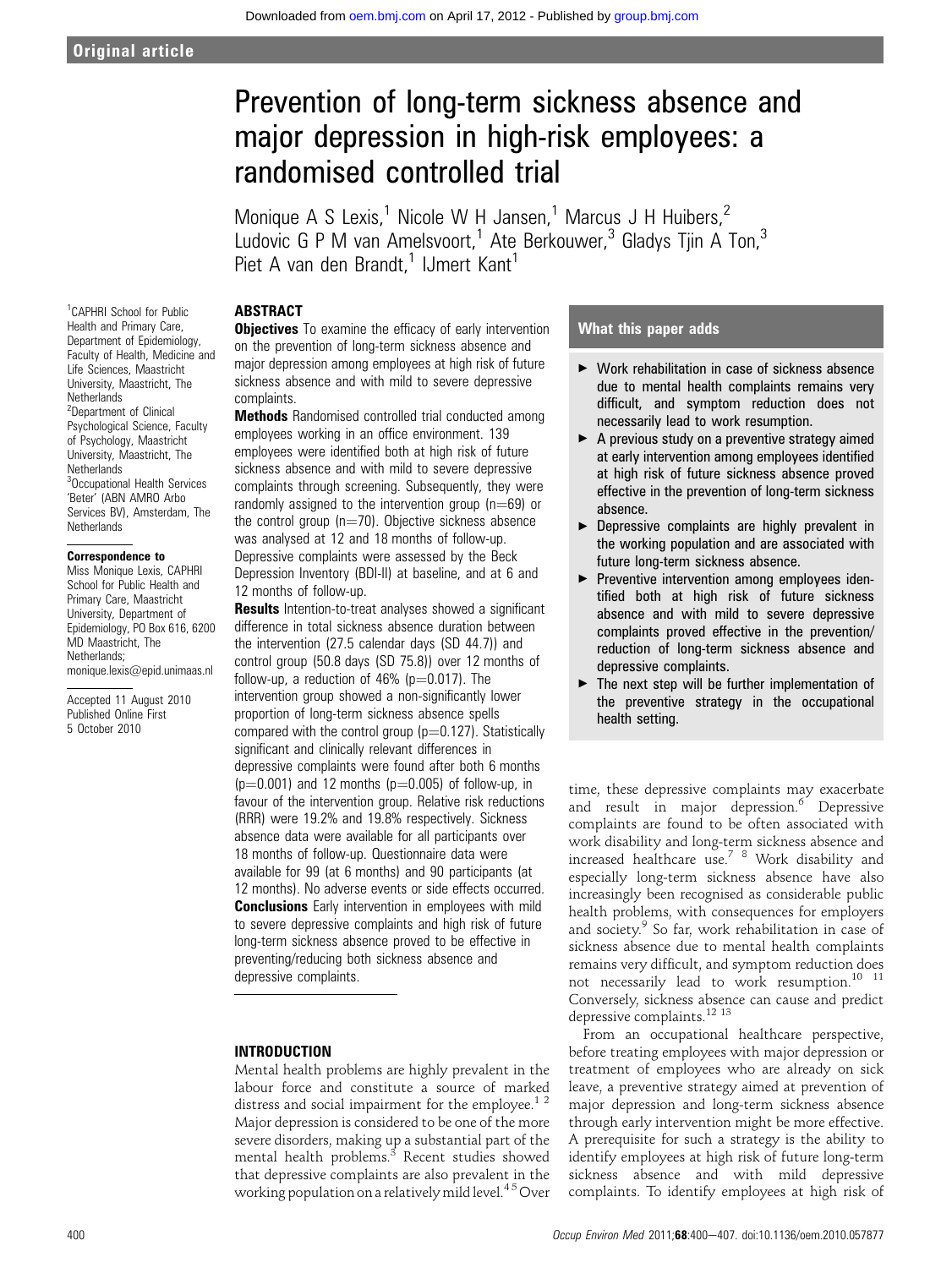sickness absence, a screening questionnaire, called Balansmeter in Dutch, was developed in 1998.<sup>14</sup> The Balansmeter proved to have good properties in predicting long-term sickness absence. In an additional study by Kant et  $a^{5}$  conducted in 2003, it was demonstrated that early intervention among employees at risk of sickness absence proved effective in reducing future sickness absence. The current study, including a new RCT, focused on both high risk of sickness absence and depressive complaints. It was hypothesised that early intervention is effective in preventing depressive complaints and/or future sickness absence.

Numerous studies have investigated the effectiveness of different treatments for depression.<sup>15 16</sup> Strong evidence exists that cognitive behavioural therapy (CBT) and problem-solving therapy (PST) are effective treatments for depression.<sup>17-20</sup> CBT and PST have also been proven effective in reducing sickness absence.21 22 A new protocol specifically targeted at employees, who are identified both at high risk of sickness absence and with mild to severe depressive complaints, was developed based on CBT and PST, with the main focus on work-related problems. The aim of this RCT is to examine the efficacy of this new protocol among employees identified at high risk of long-term sickness absence and with mild to severe depressive complaints on the prevention of future long-term sickness absence and major depression.

# **METHODS**

# Study design, procedure and participants

A randomised controlled trial (RCT) was conducted among employees of a large banking company in The Netherlands. Figure 1 presents the selection process of the study. In 2007, 23 973 employees received a screening questionnaire at their home address. In the invitation letter, employees were asked to provide written informed consent, which covered the usage of questionnaire data, the company data on sickness absence and the possibility of participating in the trial. In total, 9157 employees (38.2%) responded to the questionnaire; 8892 questionnaires were suitable for analyses, and 265 were discarded due to technical reasons or because no informed consent was provided. Employees identified at risk of sickness absence and with mild to severe depressive complaints ( $n=211$ ) received an extensive baseline questionnaire (T0). Exclusion criteria were being (fully or partially) absent from work, pregnant or on pregnancy/maternity leave or receiving treatment by a psychologist/psychiatrist, at the time of completing the screening questionnaire. Employees who responded to the baseline questionnaire (n=150) and still met the selection criteria (n=139) were randomised into the intervention  $(n=69)$  or the control group ( $n=70$ ). Randomisation sequences were generated using computerised random number generators (block size 2) by the principal investigator (ML), based on employee personnel numbers. Company counsellors and psychologists were not blind to group allocation. However, they were only aware of participants of the intervention group. Follow-up questionnaires were sent at 6 and 12 months after randomisation to assess depressive complaints and secondary outcomes. Objective sickness absence data were assessed at 12 and 18 months of follow-up. The study was covered by the medical guidelines of the occupational health service, thereby ensuring all participants' privacy and anonymity. The study was approved by the Medical and Ethical Committee of Maastricht University (MEC 06-3-018). The study was performed according to the Declaration of Helsinki.

#### Preventive intervention

The intervention consisted of a psychological treatment based on the principles of PSTand CBT. The main goal of the intervention, which had an individual orientated approach, was to offer guidelines to enhance problem-solving skills in order to prevent long-term sickness absence and to reduce depressive complaints and to stimulate personal well-being. The intervention was specifically developed for our target population by four experts in the field of psychology. A treatment protocol and workbooks for practical assignments were developed for the trial based on two main sources.<sup>23-26</sup> The focus of the protocol was on employees with relatively mild complaints and who were still at work. The intervention was preventive because of its timing, treatment before sickness absence occurs and because it focused on relatively mild complaints. Therefore, the intervention consisted largely of PST. CBT/PST often consist of 10 to 12 sessions. This new intervention consisted of a basic part and a specific part. The basic part contained seven sessions of 45 min each, based on the major steps of PST. Through all sessions, principles of CBTwere applied. The seventh session consisted of an evaluation session. Since it was unknown at the start of the study if seven sessions would be sufficient for every participant, the intervention could be extended with a maximum of five sessions. In the seventh session, the psychologist and employee decided in consultation to end treatment in case the participant had recovered or to move on with the specific part of the protocol. For the specific part, the employee could indicate the subject to focus on during the sessions, such as training of social skills or cognitive restructuring. At the end of each session, homework assignments were given which were discussed in the next session. The intervention was conducted by 10 psychologists from a company consisting of a nationwide network of registered psychologists (Cenzo BV). This company regularly provides psychological healthcare for the banking company. The psychologists received 2 days of training before the study started and a 1-day booster session during the study. Participants in the control group received care as usual from the occupational health services. Care as usual when the employee asks for help included consultation with an occupational physician and, if necessary, referral to other disciplines. Care as usual in case of sickness absence included social medical counselling.

# **Measurements**

# Screening measures

# Risk of sickness absence

The Balansmeter, developed in 1998 for employees working in an office work environment, was used to identify employees at high risk for future long-term sickness absence. The Balansmeter was developed and internally validated on data of the Maastricht Cohort Study and was externally validated in 2003 on a large sample of employees of the same company at which the current RCT was conducted.<sup>14</sup> For the present study, a cut-off point with 87.9% specificity and 52.6% sensitivity in women and 87.8% and 65.1% in men was applied.

The BM includes risk of sickness absence in general, not necessarily due to depressive complaints. A second measure was included to assess depressive complaints.

#### Depressive complaints

Presence and severity of depressive complaints were assessed using the depression scale of the Hospital Anxiety and Depression Scale (HAD Scale). The HAD Scale is a 14-item self-report questionnaire, which was originally developed to indicate the presence and severity of both anxiety (HAD-A) and depression  $(HAD-D)$  separately.<sup>27 28</sup> With respect to the cut-off values, we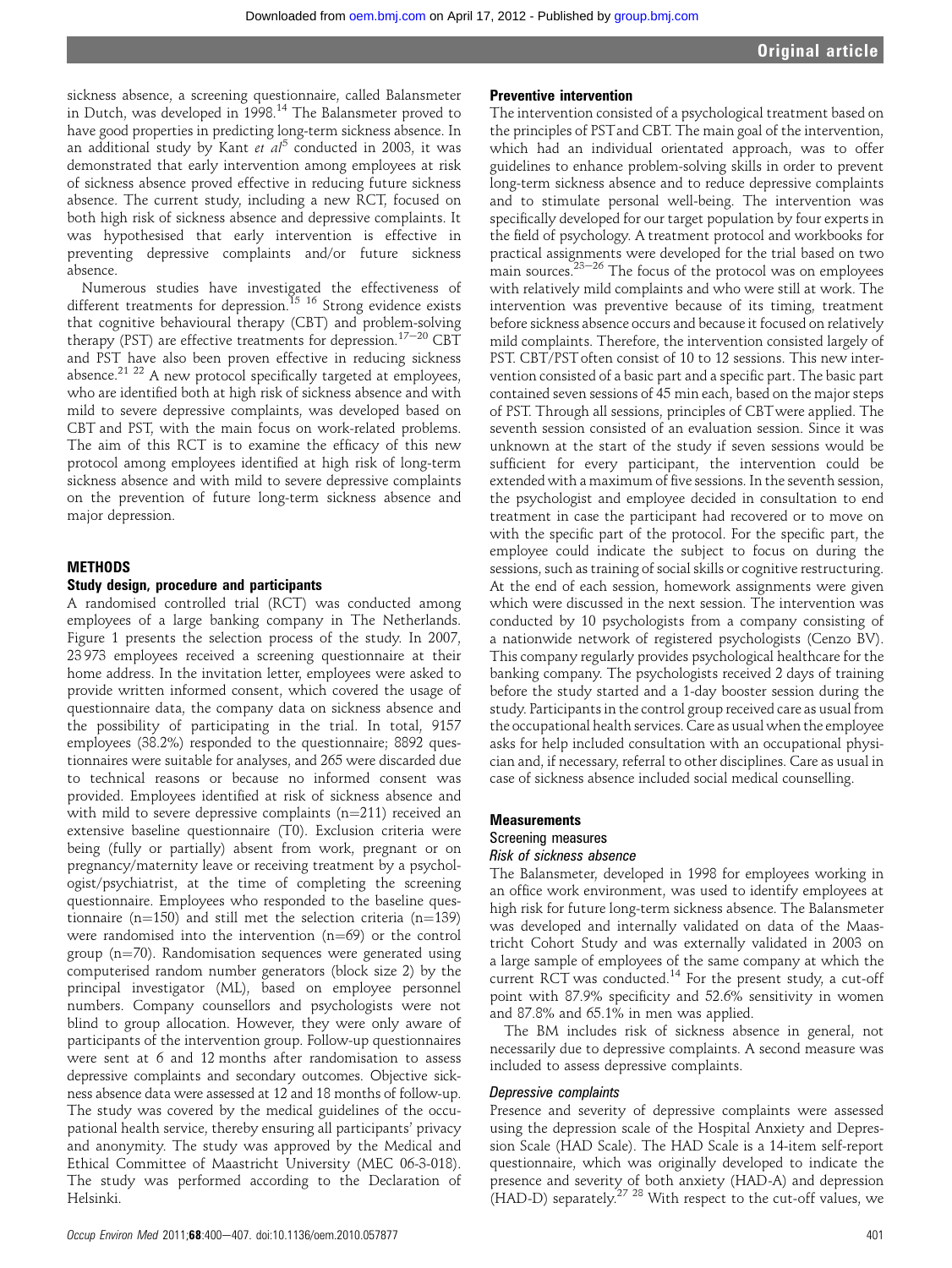

used the values suggested by Zigmond et  $al^{28}$  A higher score on HAD-D indicates more severe depressive complaints. Employees were defined as having mild to severe depressive complaints when they scored 8 points or higher on HAD-D.

# Primary outcome measures

# Sickness absence duration

Sickness absence duration was measured objectively (in calendar days) through record linkage on an individual level with the company registers on certified sickness absence from 2 months after employees received the screening questionnaire until 18 months of follow-up. Long-term sickness absence was defined as a sickness absence spell lasting for more than 28 consecutive days. Sickness absence was assessed for 12 and 18 months of follow-up. Measurement of sickness absence started 2 months after completing the screening questionnaire. This is in line with the development of the Balansmeter.<sup>14</sup> Returning and processing of the questionnaires could at most take 2 months.

# Depressive complaints

Depressive complaints are viewed as a continuous spectrum of complaints, ranging from no to severe depressive complaints,

with major depression at the end of the spectrum. While the screening instrument included the HAD Scale, to assess severity of depressive complaints more extensively the commonly used Beck Depression Inventory-II (BDI-II) was used.<sup>29</sup> For our focus on relatively mild complaints, the BDI-II was too extensive and included too 'heavy' items, on for example suicidal thoughts, to include in the screening questionnaire. We therefore included the BDI-II in the baseline questionnaire and at 6 and 12 months of follow-up. Scores on the BDI-II can range from 0 to 63, with higher scores indicating more severe depressive symptoms.<sup>30</sup> Scores from 0 to 13 points were defined as not/minimally depressed,  $14-19$  points as possibly/lightly depressed,  $20-28$  as moderately depressed and 29-63 points as severely depressed.<sup>29 31</sup>

#### Secondary outcome measures

Data on secondary outcome measures were gathered by means of self-administered questionnaires at baseline, and at 6 and 12 months of follow-up.

#### Self-rated health

Self-rated health was assessed with one item from the Short Form Health Survey (SF-36), widely used to measure general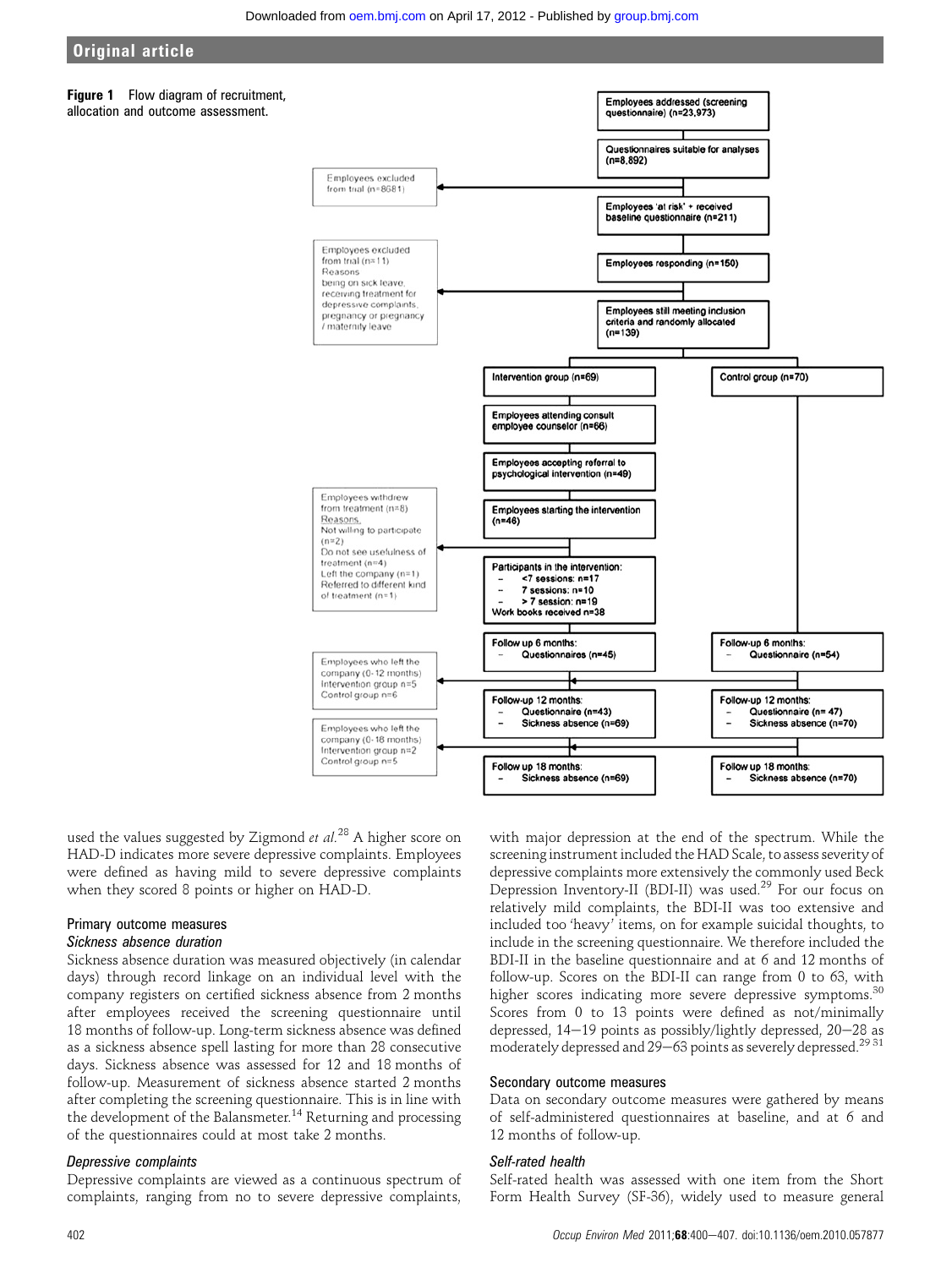health status.32 <sup>33</sup> 'In general, would you say your health is'. This item was scored on a five-point scale (1=excellent, 2=very good,  $3 = \text{good}$ ,  $4 = \text{moderate}$ ,  $5 = \text{bad}$ . The Brief Symptom Inventory (BSI), a short version of the Symptom Checklist 90 (SCL-90), was used to measure general psychological distress, with higher scores indicating a higher degree of symptoms (range  $0-212$ ).<sup>34 35</sup> Scores on HAD-D at 6 and 12 months of follow-up were defined as a secondary outcome measure.

#### Work characteristics

A validated Dutch version of the Job Content Questionnaire was used to measure psychological job demands, decision latitude and social support at work.<sup>36</sup> Additional data on job insecurity and commitment were gathered with questions adapted from the Questionnaire on the Experience and Evaluation of Work  $(VBBA).$ <sup>37</sup>

#### **Cointerventions**

Cointerventions in the past 6 months, such as treatment by a general practitioner, an occupational physician, a psychologist, a psychiatrist or a company counsellor and the use of medication (including antidepressants, sleeping medication, tranquillisers, painkillers or other) were assessed by self-report.

#### Treatment adherence

For each participant in the intervention group, it was assessed whether the intervention was conducted according to the protocol. Adherence to the protocol was defined as being exposed to all essential predefined steps of the intervention. For the per-protocol analyses, those participants who received at least one treatment session were included, which is a rather conservative approach.

# Power calculation

In calculating sample size, sickness absence was chosen as the main outcome measure of the study. Based on sickness absence data from the Maastricht Cohort Study on fatigue at work, it appeared that 60% of employees with psychological complaints were absent from work for at least 2 weeks over a period of 12 months of follow-up.<sup>2</sup> The assumption was that the intervention would be effective by reducing this percentage to 35%. Power calculation, using a two-sided significance level of 5% and a power of 80%, indicated a minimum of 59 participants in each group. Taking into account a potential attrition of 15%, a final sample size of 136 should be sufficient.

#### Statistical analysis

First, data were analysed according to the intention-to-treat principle. Difference scores on continuous outcomes were used for both sickness absence  $(0-12$  months and  $0-18$  months) and depressive complaints (T0-T1 and T0-T2). To estimate the efficacy of the intervention, Poisson regression analysis was used for the outcomes sickness absence duration and sickness absence frequency. Risk ratios were calculated for dichotomous outcomes. Linear regression analysis was used for continuous outcomes, adjusted for baseline differences. Multivariate Cox regression analysis was used to test differences in time to onset of the first sickness absence spell. Clinically meaningful changes on the BDI-II were determined by calculating the Reliable Change Index as developed by Jacobson and Truax.<sup>38</sup> This approach is based on two components: reliable change, that is a decrease of at least 7 points; and clinically significant change, that is post-treatment score below 14.29 31 Chi-square tests were used to test frequency differences in reliable and clinically significant change.

Second, for the per-protocol analyses, outcomes were compared between those employees who received at least one treatment session and the control group.

All analyses were performed using SPSS version 15.0, Stata statistical software package 8.0 and SAS.

# RESULTS

# **Participants**

Figure 1 presents a flow chart of the study. Recruitment started in February 2007 and was completed in October 2007. A total of 139 employees were enrolled in the trial and randomised into the intervention group (n=69) or the control group (n=70). At 6 and 12 months of follow-up, questionnaire data were available for 99 and 89 participants respectively. Objective sickness absence data were available for all participants for 18 months of follow-up. The baseline characteristics of the trial population are listed in table 1. Except for BDI and BSI, baseline characteristics were comparable between the intervention and control group.

#### Effects of the intervention on the primary outcomes sickness absence duration and depressive complaints

Table 2 presents the results of the intention-to-treat analysis for the primary outcome measures sickness absence duration at 12 and 18 months of follow-up and depressive complaints at 6 and 12 months of follow-up. A significant difference in total sickness absence duration was found between the intervention (27.5 days) and control group (50.8 days) at 12 months of follow-up, a reduction of 46% ( $p=0.017$ ). The intervention group showed a non-significantly lower proportion of long-term sickness absence spells (nine of 69) compared with the control group (17 of 70) ( $p=0.127$ ) at 12 months of follow-up. At 18 months of follow-up, the total sickness absence duration was 45.0 days in the intervention group and 62.6 days in the control group, a reduction of 28.0%. However, this result failed to reach statistical significance ( $p=0.150$ ). No significant difference was found in the proportion of long-term sickness absence as well  $(p=0.175)$ . Regarding depressive complaints, significant differences in change scores were observed for both  $T1-T0$  (p=0.001) and  $T2-T0$  (p=0.005) between the intervention and control

|  |  | <b>Table 1</b> Baseline characteristics of the trial population |  |  |  |  |
|--|--|-----------------------------------------------------------------|--|--|--|--|
|--|--|-----------------------------------------------------------------|--|--|--|--|

| <b>Variable</b>                                                                                      | Intervention<br>group $(n=69)$ | Control<br>group $(n=70)$ |
|------------------------------------------------------------------------------------------------------|--------------------------------|---------------------------|
| Gender, male; N (%)                                                                                  | 42 (60.9)                      | 43 (61.4)                 |
| Age $(18-65)$ ; mean $(SD)$                                                                          | 48.41 (8.68)                   | 47.07 (9.49)              |
| Highest level of education; $N$ (%)*                                                                 |                                |                           |
| Low                                                                                                  | 5(7.9)                         | 6(9.0)                    |
| Medium                                                                                               | 49 (77.8)                      | 45 (67.2)                 |
| High                                                                                                 | 9(14.3)                        | 16 (23.9)                 |
| Presence of long-term illness; N (%)+                                                                | 39(59.1)                       | 34 (51.5)                 |
| Living alone; $N$ (%) $\dagger$                                                                      | 12 (17.4)                      | 13 (18.6)                 |
| Depressive complaints (Hospital Anxiety<br>and Depression Scale-Depression)<br>$(0-21)$ ‡; mean (SD) | 10.45(2.67)                    | 9.97(2.34)                |
| Depressive complaints (Beck Depression<br>Inventory-II) $(0-63)$ ‡; mean $(SD)$                      | 17.03 (9.56)                   | 14.84 (8.11)              |
| Psychological distress (Brief Symptom<br>Inventory) $(0-212)\ddagger$ ; mean (SD)                    | 40.79 (27.85)                  | 35.34 (25.47)             |
| Score on Balansmeter (indicating risk of<br>sickness absence); mean (SD)                             | $-0.5902$ (0.9599)             | $-0.5993(0.7562)$         |
| Working hours/week; mean (SD)                                                                        | 34.8 (4.52)                    | 34.9 (4.91)               |
| Having an executive position; $N$ (%) $\dagger$                                                      | 4(5.8)                         | 7(10.0)                   |

\*Categorical variable with N (%) indicating 'yes.'

yDichotomous variable (yes/no) with N (%) indicating 'yes.'

 $\ddagger$ Scale range.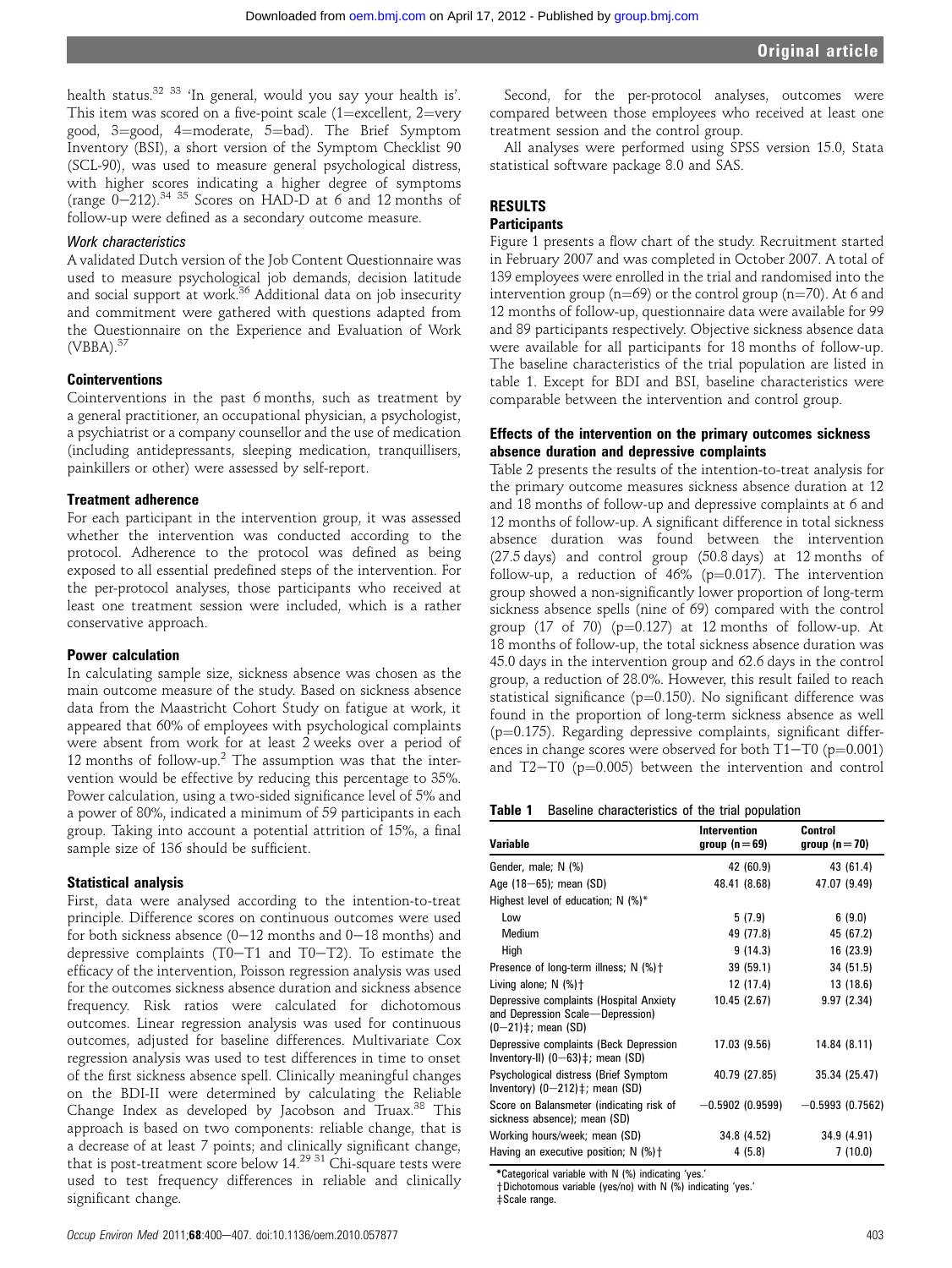# **Original article**

|  |                                                                                              |  |  | Table 2 Outcomes of the intention-to-treat analysis, with objective sickness absence measured at 12 months and 18 months of follow-up and |  |  |
|--|----------------------------------------------------------------------------------------------|--|--|-------------------------------------------------------------------------------------------------------------------------------------------|--|--|
|  | questionnaire data measured at baseline (T0), 6 months (T1) and 12 months (T2) of follow-up. |  |  |                                                                                                                                           |  |  |

| <b>Variable</b>                                                                                        | Intervention group $(n=69)$ | Control group $(n=70)$ | $\beta$ , RR, HRS (95% CI)       | p Value |
|--------------------------------------------------------------------------------------------------------|-----------------------------|------------------------|----------------------------------|---------|
| Objective sickness absence                                                                             |                             |                        |                                  |         |
| $0 - 12*$                                                                                              |                             |                        |                                  |         |
| At least one time on sick leave; $N$ (%) $\ddagger$                                                    | 56 (81.2)                   | 48 (68.6)              | 1.18 (0.97 to 1.44)              | 0.118   |
| Duration (calendar days); mean (SD)/<br>median                                                         | 27.48 (44.74)/11.00         | 50.83 (75.75)/15.00    | $-0.62$ (-1.12 to -0.11)         | 0.017   |
| Frequency; mean (SD)/median                                                                            | 2.34 (1.61)/2.00            | 2.35 (1.78)/2.00       | $-0.01$ ( $-0.28$ to 0.26)       | 0.963   |
| Time to onset of first sickness absence<br>spell (calendar days); mean (SD)                            | 151.38 (136.99)             | 187.37 (146.42)        | 1.35 (0.92 to 1.99)              | 0.129   |
| $0 - 18 +$                                                                                             |                             |                        |                                  |         |
| At least one time on sick leave; $N$ (%) $\ddagger$                                                    | 62 (89.9)                   | 56 (80.0)              | 1.12 (0.98 to 1.29)              | 0.154   |
| Duration (calendar days); mean (SD)/<br>median                                                         | 45.03 (76.59)/20.50         | 62.57 (81.89)/25.50    | $-0.33$ ( $-0.78$ to 0.12)       | 0.150   |
| Frequency; mean (SD)/median                                                                            | 2.97 (2.09)/2.00            | $2.93$ $(2.17)/2.00$   | $0.01$ (-0.24 to 0.67)           | 0.918   |
| Time to onset of first sickness absence<br>spell (calendar days); mean (SD)                            | 177.87 (184.21)             | 231.19 (206.57)        | 1.34 (0.93 to 1.93)              | 0.117   |
| Participants with sickness absence spell(s) > 28 calendar days; N (%) $\ddagger$                       |                             |                        |                                  |         |
| $0 - 12*$                                                                                              | 9(13.0)                     | 17(24.6)               | 0.54 (0.26 to 1.12)              | 0.127   |
| $0 - 18 +$                                                                                             | 14 (20.3)                   | 22 (31.4)              | $0.65$ (0.36 to 1.16)            | 0.175   |
| Depressive complaints according to Beck Depression Inventory-II (0-63) : mean (SD)                     |                             |                        |                                  |         |
| Baseline T0                                                                                            | 17.03 (9.55)                | 14.84 (8.11)           |                                  |         |
| T1                                                                                                     | 12.77 (10.48)               | 16.30 (10.08)          |                                  |         |
| T <sub>2</sub>                                                                                         | 12.42 (9.64)                | 16.69 (11.04)          |                                  |         |
| $T1 - T0$                                                                                              | $-4.41(7.00)$               | 0.92(7.06)             | $-5.08$ ( $-7.91$ to $-2.25$ )   | 0.001   |
| $T2-T0$                                                                                                | $-3.79(8.45)$               | 2.09(9.51)             | $-5.40$ ( $-9.12$ to $-1.68$ )   | 0.005   |
| Depressive complaints according to Hospital Anxiety and Depression Scale—Depression (0-21)¶; mean (SD) |                             |                        |                                  |         |
| Screening                                                                                              | 10.45(2.67)                 | 9.97(2.34)             |                                  |         |
| T <sub>1</sub>                                                                                         | 7.67(4.26)                  | 8.55(3.81)             |                                  |         |
| T <sub>2</sub>                                                                                         | 7.24(4.62)                  | 9.40(4.23)             |                                  |         |
| T1-screening                                                                                           | $-2.91(3.67)$               | $-1.45(3.06)$          | $-1.38$ (-2.74 to -0.02)         | 0.046   |
| T2-screening                                                                                           | $-3.24(4.50)$               | $-0.38(3.91)$          | $-2.62$ ( $-4.41$ to $-0.83$ )   | 0.005   |
| Psychological distress (Brief Symptom Inventory) (0-212)¶; mean (SD)                                   |                             |                        |                                  |         |
| <b>Baseline</b>                                                                                        | 40.79 (27.85)               | 35.34 (25.47)          |                                  |         |
| T1                                                                                                     | 32.26 (30.84)               | 36.89 (29.43)          |                                  |         |
| T <sub>2</sub>                                                                                         | 32.19 (33.29)               | 42.19 (33.78)          |                                  |         |
| $T1 - T0$                                                                                              | $-9.71(18.12)$              | 4.55 (17.33)           | $-13.88$ ( $-21.72$ to $-6.04$ ) | 0.001   |
| $T2-T0$                                                                                                | $-9.32(25.39)$              | 6.51(15.69)            | $-15.69$ (-25.11 to -6.26)       | 0.001   |

\*Measured from baseline until 12 months of follow-up.

+Measured from baseline until 18 months of follow-up.

‡Dichotomous variable (no/yes) with N (%) indicating 'yes.'<br>§β (95% CI) in case of continuous variable, RR (95% CI) in case of dichotomous variable and HR in case of time to onset of first sickness absence spell.

{Scale range.

group, in favour of the intervention group. Depressive complaints decreased in the intervention group during follow-up and increased in the control group. The intervention group showed a significantly higher proportion of participants with a reliable change in depressive complaints (15 of 43) versus the control group (8 of 51) at 6 (p=0.031) and 12 months (p=0.022) of follow-up (proportion reliable change in the intervention group 13 of 42, in the control group 5 of 45). RRR were 19.2% and 19.8%, NNT were 5.2 (95% CI 2.7 to 55.5) and 5.0 (95% CI 2.7 to 32.1) respectively, for 6 and 12 months of follow-up. The proportion of clinically relevant change in the intervention group was 27 of 44 versus 26 of 53 in the control group at 6 months of follow-up ( $p=0.225$ ). At 12 months, the clinically relevant change in the intervention group was 28 of 43 and 20 of 45 in the control group ( $p=0.052$ ).

#### Effects of the intervention on secondary outcomes

Table 2 also presents the results of the intention-to-treat analysis for the secondary outcomes. Comparable with the results on BDI-II, statistically significant differences in change scores on HAD-D were found in favour of the intervention group, between T1-T0 and T2-T0. Significant differences were found for change scores for  $T1-T0$  and  $T2-T0$  on BSI as well. Again, scores decreased in the intervention group and increased in the control group. No significant differences were found between T1-T0 and T2-T0 between both groups on self-rated health and work characteristics (results not shown).

#### Per-protocol analysis

Table 3 presents the results of the per-protocol analyses. Sickness absence and depressive complaints were compared between the intervention group, including those employees who received at least one session, and the control group. The intervention group demonstrated a significantly lower sickness absence duration of 52.2% after 12 months ( $p=0.021$ ) and 47.1% after 18 months  $(p=0.021)$  compared with the control group. The latter result of sickness absence duration at 18 months of follow-up differs with the result of the intention-to-treat analysis, in which a nonsignificant reduction of 28.0% was found. No significant difference was found for the proportion of sickness absence spells  $>$ 28 days at 12 months (p=0.160) and 18 months (p=0.078) of follow-up. Regarding depressive complaints, similar to the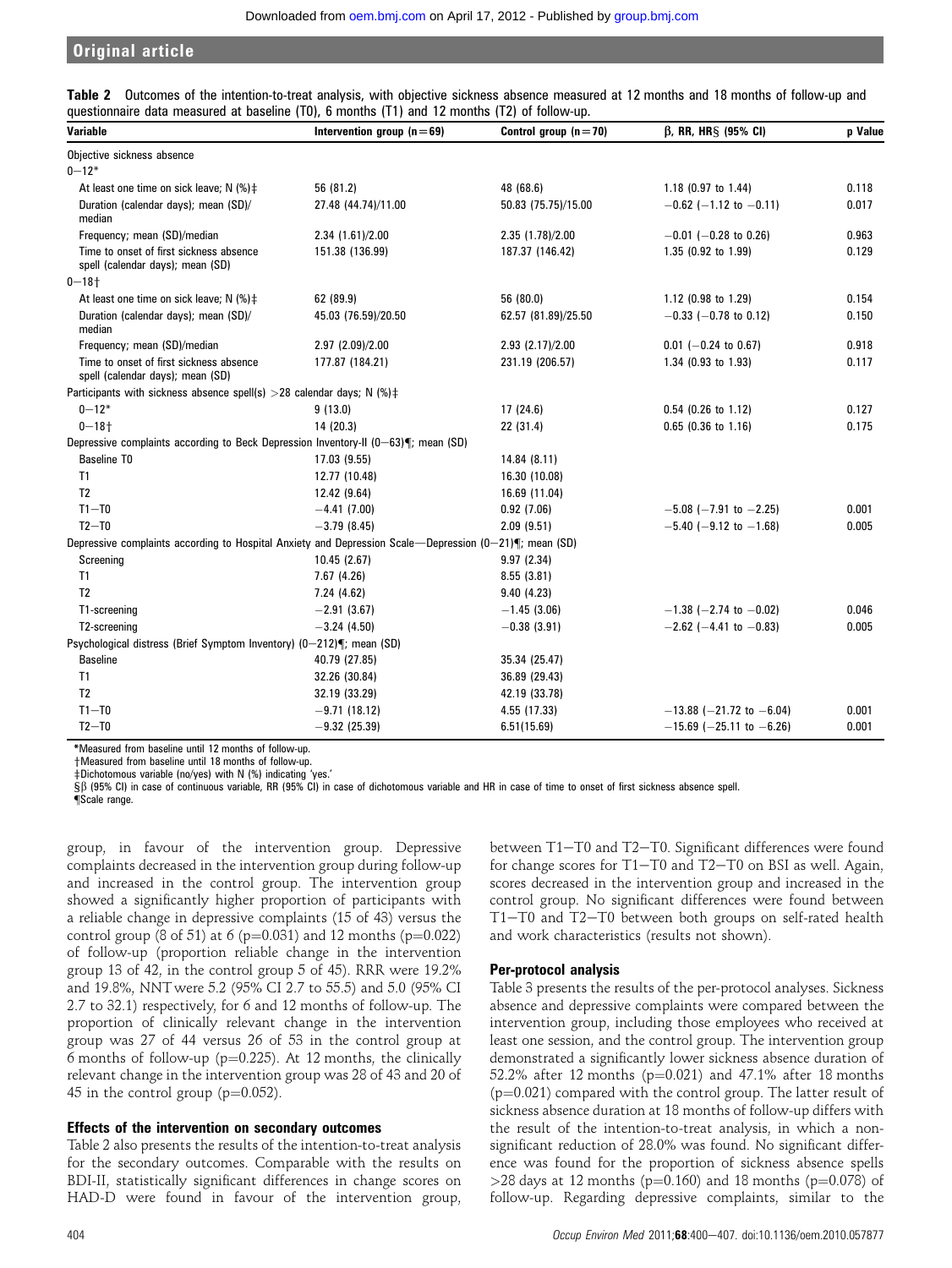|                                                                                    | Intervention group, 'never started' |                        |                                 |         |
|------------------------------------------------------------------------------------|-------------------------------------|------------------------|---------------------------------|---------|
| Variable                                                                           | group excluded $(n=46)$             | Control group $(n=70)$ | $\beta$ , RR, HRS (95% CI)      | p Value |
| Objective sickness absence 0-12*                                                   |                                     |                        |                                 |         |
| At least once on sick leave $(N, %)$ $\ddagger$                                    | 34 (73.9)                           | 48 (68.6)              | $1.08$ (0.85 to 1.36)           | 0.677   |
| Duration (calendar days); mean (SD)/<br>median                                     | 24.29 (34.18)/11.00                 | 50.83 (75.75)/15.00    | $-0.74$ ( $-1.37$ to $-0.11$ )  | 0.021   |
| Frequency; mean (SD)/median                                                        | 2.18(1.47)/2.00                     | 2.35 (1.78)/2.00       | $-0.08$ ( $-0.39$ to 0.23)      | 0.621   |
| Time to onset of first sickness absence<br>spell (calendar days); mean (SD)        | 165.67 (143.77)                     | 187.37 (146.42)        | 1.18 (0.76 to 1.82)             | 0.473   |
| $0 - 18 +$                                                                         |                                     |                        |                                 |         |
| At least one time on sick leave (N, %) $\ddagger$                                  | 39 (84.8)                           | 56 (80.0)              | 1.06 (0.89 to 1.26)             | 0.625   |
| Duration (calendar days); mean (SD)/<br>median                                     | 33.05 (51.18)/15.00                 | 62.57 (81.89)/25.50    | $-0.64$ ( $-1.18$ to $-0.10$ )  | 0.021   |
| Frequency; mean (SD)/median                                                        | 2.69 (1.89)/2.00                    | 2.93(2.17)/2.00        | $-0.08$ ( $-0.37$ to 0.20)      | 0.569   |
| Time to onset of first sickness absence<br>spell (calendar days); mean (SD)        | 200.76 (198.97)                     | 231.19 (206.57)        | 1.18 (0.78 to 1.77)             | 0.441   |
| Participants with sickness absence spell $>$ 28 calendar days; N (%) $\ddagger$    |                                     |                        |                                 |         |
| $0 - 12*$                                                                          | 6(13.0)                             | 17(24.3)               | $0.54$ (0.23 to 1.26)           | 0.160   |
| $0 - 18 +$                                                                         | 7(15.2)                             | 22 (31.4)              | 0.48 (0.23 to 1.04)             | 0.078   |
| Depressive complaints according to Beck Depression Inventory-II (0-63)¶; Mean (SD) |                                     |                        |                                 |         |
| Baseline TO                                                                        | 18.15 (9.42)                        | 14.84 (8.11)           |                                 |         |
| T1                                                                                 | 14.00 (11.50)                       | 16.30 (10.08)          |                                 |         |
| T <sub>2</sub>                                                                     | 12.31 (10.01)                       | 16.69 (11.04)          |                                 |         |
| $T1 - T0$                                                                          | $-4.50(7.59)$                       | 0.93(7.06)             | $-5.02$ ( $-8.34$ to $-1.70$ )  | 0.004   |
| $T2-T0$                                                                            | $-4.66(8.76)$                       | 2.09(9.51)             | $-6.05$ ( $-10.34$ to $-1.75$ ) | 0.006   |
|                                                                                    |                                     |                        |                                 |         |

Table 3 Outcomes of the per-protocol analysis, objective sickness absence measured at 12 and 18 months of follow-up and questionnaire data measured at baseline (T0), 6 (T1) and 12 months (T2) of follow-up.

\*Measured from baseline until 12 months of follow-up.

yMeasured from baseline until 18 months of follow-up.

zDichotomous variable (no/yes) with N (%) indicating 'yes.'

 $S\beta$  (95% CI) in case of continuous variable and RR (95% CI) in case of dichotomous variable and HR in case of time to onset of first sickness absence spell.

{Scale range.

results of the intention-to-treat analysis, statistically significant lower scores on BDI-II were found between  $T1-T0$  (p=0.004) and  $T2-T0$  ( $p=0.006$ ) in the intervention group. HAD-D also showed significantly lower scores at T2-Screening in the intervention group, and for BSI significant differences were found between both  $T1-T0$  and  $T2-T0$  (results not shown).

#### Treatment received and cointerventions

Of the 69 employees allocated to the intervention group, 38 employees completed the intervention and returned their workbooks. The mean number of sessions was 7.5 (SD 2.5). The mean protocol adherence of the psychologists was 95% (SD 12.6). With respect to the use of cointerventions (table 4) only a small number of employees received cointerventions specifically for depressive complaints. No significant and clinically relevant differences were found between the intervention and control group at baseline, 6 and 12 months of follow-up in their use of cointerventions.

#### **DISCUSSION**

#### Principal findings and interpretation of outcomes

The aim of this study was to evaluate the effect of a preventive intervention among employees identified at high risk of future long-term sickness absence and with mild to severe depressive complaints in a RCT. The preventive intervention had a substantial effect on sickness absence duration and depressive complaints in favour of the intervention group. During the years in which this study was conducted, sickness absence rates in the company under study were 3.83% (in 2007) and 3.77% (in 2008). Sickness absence rates were 13.93% in the control group and 7.53% in the intervention group over 12 months of follow-up, which indicates that indeed a high-risk group was selected.

Although sickness absence was substantially lower in the intervention group than in the control group, the sickness absence rates of the company could not be reached during the follow-up of 18 months. The proportion of long-term sickness absence spells showed no significant difference between the intervention and control group, despite a reduction of 40% as described in the power calculation. This may be explained by the decrease in sickness absence rates in The Netherlands, from approximately 6.0% in 1999, the year in which the power calculation was conducted, to 4.3% in 2009. Results may have failed to reach statistical significance due to the lower prevalence of sickness absence in the population. Sickness absence frequency and time to onset of the first sickness absence spell may have been influenced by the intervention as well, but no significant differences were found between the groups, which may have been because the power was too low.

| <b>Table 4</b> Cointerventions used 6 months before completing |  |  |
|----------------------------------------------------------------|--|--|
| questionnaires T1 and T2                                       |  |  |

| <b>Variable</b>         | Intervention<br>group $(n=69)$ | Control<br>group $(n=70)$                                                   | <b>p</b> Value |
|-------------------------|--------------------------------|-----------------------------------------------------------------------------|----------------|
| Cointerventions*; N (%) |                                |                                                                             |                |
| At T1                   | 35 (77.8)                      | 35(64.8)                                                                    | 0.158          |
| At T <sub>2</sub>       | 31(72.1)                       | 33 (70.2)                                                                   | 0.960          |
|                         |                                | Receiving treatment for depressive complaints (not our intervention); N (%) |                |
| At T1                   | 2(4.4)                         | 7(13.0)                                                                     | 0.142          |
| At T <sub>2</sub>       | 5(11.6)                        | 4(8.5)                                                                      | 0.644          |
| Medication use; N (%)   |                                |                                                                             |                |
| At T1                   | 33 (73.3)                      | 35(64.8)                                                                    | 0.363          |
| At T <sub>2</sub>       | 27 (62.8)                      | 27 (57.4)                                                                   | 0.788          |

\*Treatment by general practitioner, occupational physician, psychologist, psychiatrist, company counsellor or other.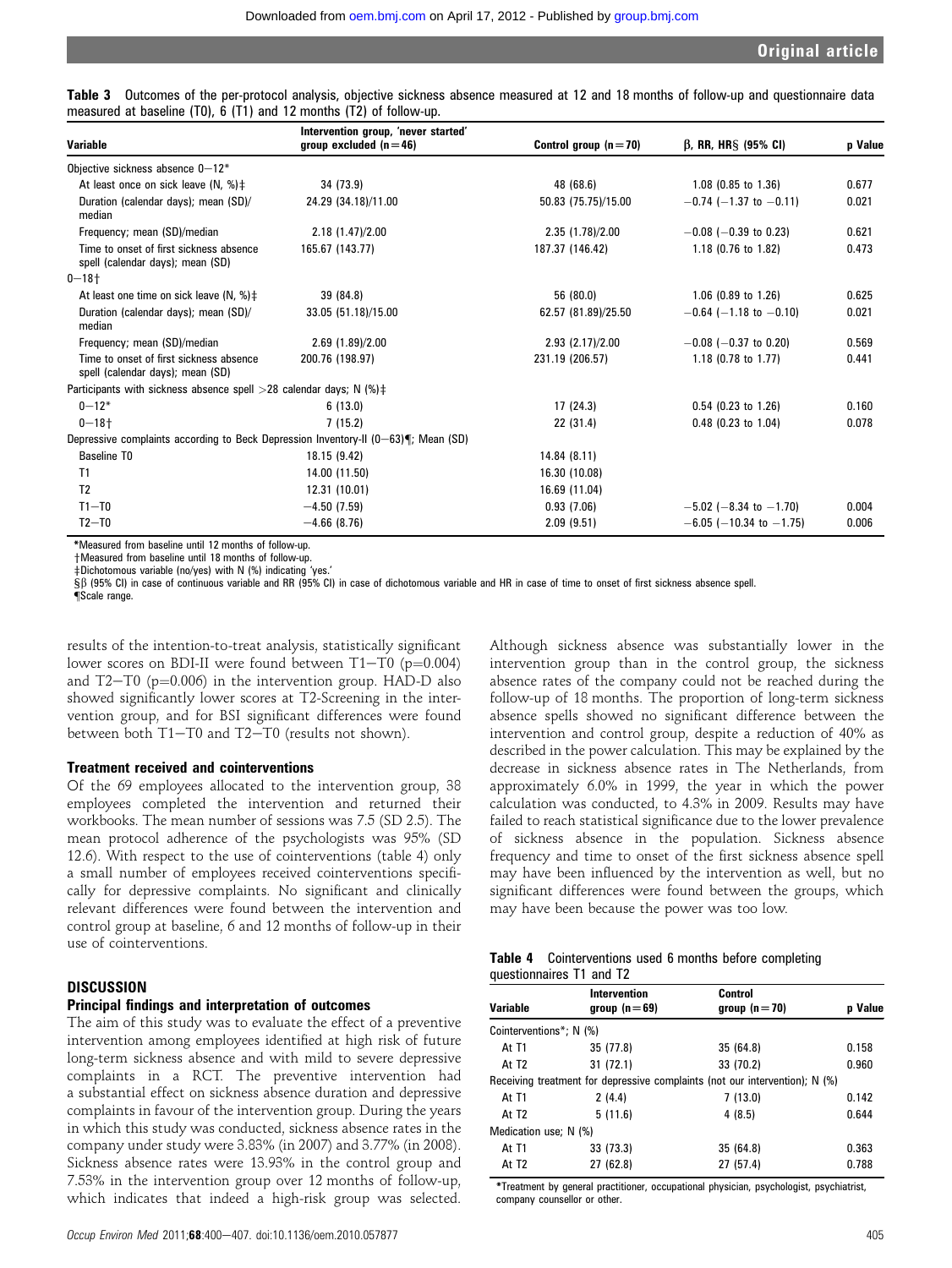# Original article

With regard to depressive complaints (BDI-II), substantial effects were found in the intention-to-treat analysis, again in favour of the intervention group. Scores on BDI-II increased over time in the control group and decreased in the intervention group. Participants in the intervention and control group did not differ in their use of cointerventions. Cointerventions were not likely to have influenced the results, but this could not be completely ruled out. Cointerventions might have reduced the contrast between the groups, and this might have led to an underestimation of the effects found.

Regarding the per-protocol analysis, sickness absence duration was significantly lower in the intervention group at 12 months but also at 18 months. These results indicate that when participants received at least one session, the reduction of sickness absence duration remained approximately 50% until 18 months of follow-up. Regarding depressive complaints, similar results to the intention-to-treat analysis were found. Again, scores on BDI-II increased in the control group and decreased in the intervention group over time. Thus, these results demonstrate that even a small number of sessions seems to be effective. For the per-protocol analysis, a rather conservative approach was used, which also indicates that our results may be an underestimation.

#### Methodological considerations

Strengths of the study include the randomised design, the availability of a nationwide study population of employees, the objective measurement of sickness absence, the intervention for which a specific protocol was developed, the long follow-up period of 18 months and the monitoring of cointerventions.

Some considerations should be taken into account when interpreting the results of the study. During the pilot study conducted prior to the RCT, a smaller-than-expected overlap between the concepts of risk for future sickness absence and depressive complaints was found. To guarantee sufficient numbers of participants, two adjustments to the original study design were required. First, the screening questionnaire was sent to more employees than originally planned. Second, the cut-off point on the Balansmeter was adapted to a cut-off point with a higher sensitivity to improve the overlap between the concepts. The original cut-off point on the HAD-D was maintained, since this cut-off point has been used in many studies. The smaller-than-expected overlap between both concepts may be explained by differences in the background of the concepts. Risk of sickness absence has a multifactorial aetiology, which does not necessarily include health complaints.

The HAD-D was used to identify employees with mild to severe depressive complaints. To study the course of depressive complaints, the more widely used and more extensive questionnaire BDI-II was used. Our results indicate that many of those employees identified with mild to severe depressive complaints by HAD-D (48.2%) scored in the no to minimal depressive complaints range of the BDI-II at baseline. The mean BDI-II score was 9.77 (SD 3.35) in this category. Regardless of the relatively low score of the employees identified, scores were still in the upper part of the lowest category of BDI-II (range 0–13). So, a reliable and relevant change on BDI-II ( $>7$  points) could still occur.

With regard to blinding, the researcher analysed all data anonymously using personnel numbers. Participants in the RCT were not blinded, since they were aware into which group they were randomised. However, little influence on the results was expected, since no differences in the use of cointerventions were observed. Company counsellors and psychologists were partially

blinded, as they were only aware of participants in the intervention group. Therefore, no influence on the contrast between the intervention- and control group was expected. Incomplete blinding may have had some influence on the outcome depressive complaints and the secondary outcomes. However, sickness absence was measured objectively and blinded for the researcher and could therefore not have influenced the results.

Only 38 employees of the 69 employees who were randomised into the intervention group received the intervention according to protocol, implying 44.9% incomplete interventions. A withdrawal rate of 35.3% was found on the questionnaires at 12 months of follow-up. Drop-outs and loss-to-follow-up in the intervention group could have affected the results. However, since objective sickness absence data were available for all 139 randomised employees, there were no consequences for this outcome. For depressive complaints, no selective attrition was found, and no differences in baseline values on BDI-II were found between respondents and non-respondents on T1 and T2. The high number of employees dropping out after consultation with the company counsellor may be explained by the fact that the focus of the RCT was on relatively mild depressive complaints and an increased risk for a future event. Many employees reported not to experience health complaints at the moment of completing the screening questionnaire and therefore may have refused participation.<sup>3</sup>

#### Implications and future research

This study focused on prevention of sickness absence and major depression; however prevention will never completely compensate treatment, since there will always be employees who will develop a clinical depression, who have depressive complaints but do not lose their work ability, who will go on sick leave or who do not benefit from preventive intervention. As a result, treatment remains very important.

The focus of our RCT was on employees with relatively mild depressive complaints. Within this mild level, complaints vary in severity. Our results demonstrated that 17 of the 46 employees who started participation in the intervention received fewer than seven sessions of the basic part of the intervention. From a research perspective, it was preferable to indicate a fixed number of sessions the participants should receive in the intervention, to be able to exactly define completion of the intervention. However, in practice this approach was not feasible, since it was unknown how many sessions were required for the mild level of complaints. The per-protocol analysis showed that receiving even a small number of sessions seems already effective. This may indicate that the intervention should be tailored to an employee's individual level of complaints.

The efficacy of the preventive intervention was evaluated among employees in an office work environment. Therefore, this study is not fully representative for the general working population. Nevertheless, it is believed that the intervention may be suitable for similar companies in the occupational healthcare setting, because of the occurrence of comparable kinds of complaints/problems, characterised by stress-related (mental) disorders.

When considering implementation of the preventive strategy into daily practice, employers and policymakers should weigh the effects against the costs of the intervention. Evaluation of the cost-effectiveness was not part of the study. However, based on the intention-to-treat analysis, a decrease of 555 working days of sickness absence between the intervention and control groups was calculated over 18 months of follow-up. The mean labour costs account for  $\epsilon$ 200 per working day. Thus, the profits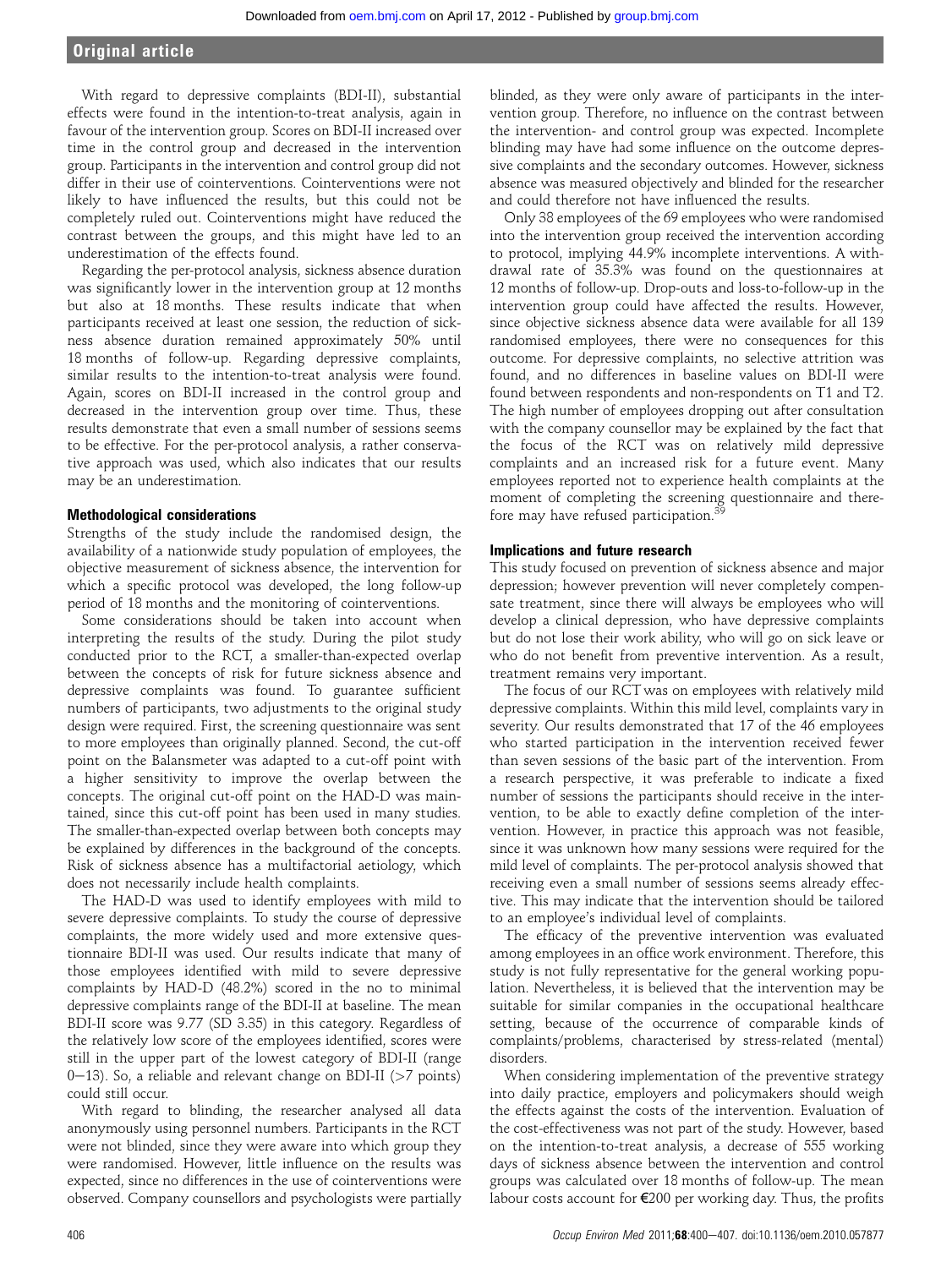of reduction of sickness absence amounted to €111 000. Besides benefits in terms of money due to sickness absence, it is known that depression is associated not only with absenteeism but also with presenteeism.<sup>40</sup> The positive effect of the intervention on depressive complaints may lead to increased at-work job performance and productivity. In future research, a more extensive cost-benefit analysis should be performed including all facets of the preventive strategy.

In conclusion, the results of this study showed strong preventive effects on both long-term sickness absence and major depression. In the light of the difficult return to work in employees who are already on sick leave, this study clearly demonstrated that a new preventive intervention is a more promising approach in the prevention and reduction of sickness absence and improvement of mental health among employees.

Acknowledgements The authors thank A Arntz and M Huibers (Maastricht University), T Bouman (University Medical Center Groningen) and A van den Hout (Academic Community Health Centre Maastricht), experts in the field of psychology, for development of the protocol and workbooks for the preventive intervention and training of the participating psychologists. The authors also thank D de Bruyn, S Dijkstra, H Kalter, W ten Haaf and P Batting, company counsellors from Occupational Health Services 'Beter,' for performing the consultations. The authors also thank I Pos, director of Cenzo BV, for coordination of execution of the intervention, and J Biemans, S Decoz, J Haasnoot, A Janssen, A Kuipers, G Langenhuizen, M Ooms, G Oppewal, R Verhoog and M Udenhout, psychologists from Cenzo BV, for providing the psychological intervention. The authors thank J Slangen and P Brouns (Maastricht University), B Couwenberg and M Binsbergen (Occupational Health Services 'Beter'), for their contribution to data management.

Funding This study was financially supported by The Netherlands Organisation for Health Research and Development (Zon Mw), grant no 62200024, by CAPHRI School for Public Health and Primary Care, Maastricht, The Netherlands and by the Occupational Health Services 'Beter' (ABN AMRO Arbo Services), Amsterdam, The **Netherlands** 

#### Competing interests None.

**Ethics approval** Ethics approval was provided by the Medical and Ethical Committee of Maastricht University (MEC 06-3-018), Maastricht, The Netherlands.

Provenance and peer review Not commissioned; externally peer reviewed.

#### REFERENCES

- 1. **Bultmann U,** Kant I, Kasl SV, et al. Fatigue and psychological distress in the working population: psychometrics, prevalence, and correlates. J Psychosom Res  $2002;$ **52**:445-52.
- 2. Kant IJ, Bultmann U, Schroer KA, et al. An epidemiological approach to study fatigue in the working population: the Maastricht Cohort Study. Occup Environ Med 2003:60(Suppl 1):i32-9.
- 3. World Health Organization. World Health Report, 2000. Geneva: World Health Organization, 2000.
- 4. **Andrea H,** Bultmann U, Beurskens AJ, et al. Anxiety and depression in the working population using the HAD Scale-psychometrics, prevalence and relationships with psychosocial work characteristics. Soc Psychiatry Psychiatr Epidemiol 2004;39:637-46.
- 5. Kant I, Jansen NW, van Amelsvoort LG, et al. Structured early consultation with the occupational physician reduces sickness absence among office workers at high risk for long-term sickness absence: a randomized controlled trial. J Occup Rehabil  $2008:18:79-86.$
- 6. Laitinen-Krispijn S, Bijl RV. Mental disorders and employee sickness absence: the NEMESIS study. Netherlands Mental Health Survey and Incidence Study. Soc Psychiatry Psychiatr Epidemiol 2000;35:71-7.
- 7. Lexis MA, Jansen NW, van Amelsvoort LG, et al. Depressive complaints as a predictor of sickness absence among the working population. J Occup Environ Med 2009;51:887-95.
- 8. Stansfeld S, Feeney A, Head J, et al. Sickness absence for psychiatric illness: the Whitehall II Study. Soc Sci Med 1995;40:189-97.
- 9. Marmot M, Feeney A, Shipley M, et al. Sickness absence as a measure of health status and functioning: from the UK Whitehall II study. J Epidemiol Community Health 1995:49:124-30.
- 10. **Blank L,** Peters J, Pickvance S, et al. A systematic review of the factors which predict return to work for people suffering episodes of poor mental health. J Occup Rehabil 2008;18:27-34.
- 11. **Brouwers EP,** Tiemens BG, Terluin B, et al. Effectiveness of an intervention to reduce sickness absence in patients with emotional distress or minor mental

disorders: a randomized controlled effectiveness trial. Gen Hosp Psychiatry 2006:28:223-9.

- 12. Melchior M, Ferrie JE, Alexanderson K, et al. Using sickness absence records to predict future depression in a working population: prospective findings from the GAZEL cohort. Am J Public Health  $2009.99.1417 - 22$ .
- 13. Vahtera J, Westerlund H, Ferrie JE, et al. All-cause and diagnosis-specific sickness absence as a predictor of sustained sub-optimal health: a 14-year follow-up in the GAZEL cohort. J Epidemiol Community Health 2010;64:311-17.
- Kant IJ, Jansen NW, van Amelsvoort LG, et al. Screening questionnaire Balansmeter proved successful in predicting future long-term sickness absence in office workers.  $J$  Clin Epidemiol 2009; 62:408-14.
- 15. Gloaguen V, Cottraux J, Cucherat M, et al. A meta-analysis of the effects of cognitive therapy in depressed patients. J Affect Disord 1998;49:59-72.
- 16. Wampold BE, Minami T, Baskin TW, et al. A meta-(re)analysis of the effects of cognitive therapy versus 'other therapies' for depression. J Affect Disord  $2002:68:159 - 65$
- 17. Beck AT. The current state of cognitive therapy: a 40-year retrospective. Arch Gen Psychiatry 2005; $62:953 - 9$ .
- 18. **Hollon SD,** Stewart MO, Strunk D. Enduring effects for cognitive behavior therapy in the treatment of depression and anxiety. Annu Rev Psychol  $2006:57:285 - 315$
- 19. **Bell AC,** D'Zurilla TJ. Problem-solving therapy for depression: a meta-analysis. Clin Psychol Rev 2009; $29:348-53$ .
- Mynors-Wallis LM, Gath DH, Day A, et al. Randomised controlled trial of problem solving treatment, antidepressant medication, and combined treatment for major depression in primary care. BMJ 2000;320:26-30.
- 21. McCrone P, Knapp M, Proudfoot J, et al. Cost-effectiveness of computerised cognitive-behavioural therapy for anxiety and depression in primary care: randomised controlled trial. Br J Psychiatry 2004; $185:55-62$ .
- Van den Hout JH, Vlaeyen JW, Heuts PH, et al. Secondary prevention of workrelated disability in nonspecific low back pain: does problem-solving therapy help? A randomized clinical trial. Clin J Pain 2003;19:87-96.
- 23. Bouman TK. Draaiboek 'omgaan met ziektevrees,' probleem oplossen. [Treatment manual 'coping with health anxiety,' Problem solving] Unpublished internal document. Groningen: University of Groningen, Department Clinical Psychology, 2000.
- 24. Kole-Snijders AM, Geurts SM, van den Hout JH, et al. Probleemoplossende Vaardigheidstraining: Een Groeps- En Individueel Programma. Handleiding Voor Therapeuten En Werkboek Voor Deelnemers. [Problem Solving Skills Training: a Group and Individual Program. Manual for Therapists and Workbook for Clients]. Amsterdam: Boom Test Publishers, 2006.
- 25. Nezu AM. Cognitive appraisal of problem solving effectiveness: relation to depression and depressive symptoms. J Clin Psychol 1986;42:42-8.
- 26. Nezu AM, Nezu CM, Friedman SH, et al. A Problem Solving Approach. Helping Cancer Patients to Cope. Washington, DC: American Psychological Association, 1998.
- 27. **Snaith RP.** The Hospital Anxiety and Depression Scale. Health Qual Life Outcomes 2003;1:29.
- 28. **Zigmond AS,** Snaith RP. The Hospital Anxiety and Depression Scale. Acta Psychiatr  $Scand$  1983;67:361-70.
- 29. Beck AT, Steer RA, Brown GK. Beck Depression Inventory Second Edition-Manual. San Antonio, TX: The Psychological Corporation, 1996.
- 30. **Arnau RC,** Meagher MW, Norris MP, et al. Psychometric evaluation of the Beck Depression Inventory-II with primary care medical patients. Health Psychol 2001;20:112-19.
- 31. Van der Does AJ. De Nederlandse Versie Van De Beck Depression Inventory-Second Edition (BDI-II-NL): Handleiding (in Dutch) [The Dutch Version of the Beck Depression Inventory-Second Edition (BDI-II-NL): A Manual]. San Antonio, TX: The Psychological Corporation, 2002.
- 32. Ware JE, Sherbourne CD. The MOS 36-item short-form health survey (SF-36). I. Conceptual framework and item selection. Med Care 1992;30:473-83.
- 33. **Aaronson NK, Muller M, Cohen PD, et al. Translation, validation, and norming of the** Dutch language version of the SF-36 Health Survey in community and chronic disease populations. J Clin Epidemiol 1998;51:1055-68.
- 34. **Derogatis LR.** The Brief Symptom Inventory. Baltimore, MD: Clinical Psychometric Research, 1975.
- 35. **Arrindell WA**, Ettema JH. SCL-90: Herziene Handleiding Bij Een Multidimensionele Psychopathologie-Indicator. [SCL-90: Revised Manual for a Multidimensional Indicator of Psychopathology]. Lisse, The Netherlands: Swets & Zeitlinger, 2003.
- 36. Karasek RA. Job Content Questionnaire and User's Guide. Los Angeles: University of Southern California: Department of Industrial and Systems Engineering, 1985.
- 37. Van Veldhoven M, Meijmen T. Het Meten Van Psychosociale Arbeidsbelasting Met Een Vragenlijst: De Vragenlijst Beleving En Beoordeling Van De Arbeid (VBBA) [Questionnaire on the Experience and Evaluation of Work]. Amsterdam: NIA, 1994.
- 38. Jacobson NS, Truax P. Clinical significance: a statistical approach to defining meaningful change in psychotherapy research. J Consult Clin Psychol  $1991:59:12-19$
- 39. Lexis MA, Jansen NW, Stevens FC, et al. Experience of health complaints and help seeking behavior in employees screened for depressive complaints and risk of future sickness absence. J Occup Rehabil  $2010;20(4):537-46$ .
- 40. Lerner D, Adler DA, Rogers WH, et al. Work performance of employees with depression: the impact of work stressors. Am J Health Promot 2010;24:205-13.